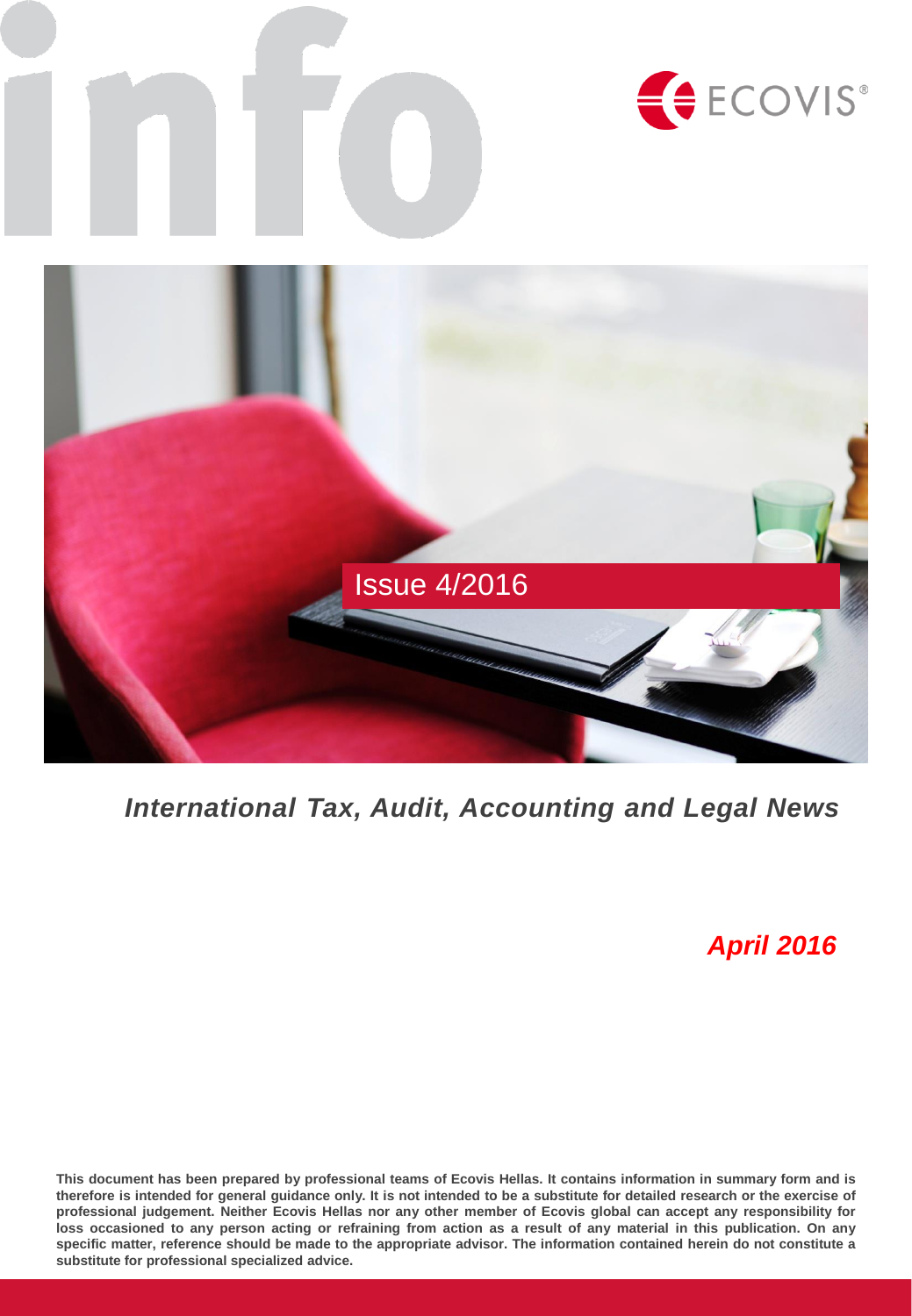

# *legislation the provisions of Council Directives 2014/86/EU and 2015/121/EU regarding the conditions for exemption from taxation on intra-group dividends.*

Law 4378/2016 incorporated into the domestic legislation the provisions of Council Directives 2014/86/EU and 2015/121/EU regarding the conditions for exemption from taxation on intra-group dividends, by adding extra conditions regarding the exemption from taxation on intra-group dividends.

In particular, it is now regulated that, intra-group dividends received by Greek legal entities or Greek permanent establishments of EU legal entities are exempt from taxation - regardless from the provisions already existing (e.g. 10% minimum participation percentage in the capital of the distributing entity and maintenance of the participation for at least 24 months, etc.), to the extent that those profits are not deductible from the subsidiary, and do not apply to the extent that those profits are deductible subsidiary. This provision concerns the tax treatment of hybrid loans between associated enterprises (profit participating loans) and aims at avoiding double non-taxation of profits distributed between Member States.

In addition, a general anti-abuse rule is added in Greek Income Tax Code (article 72 para. 40), according to which the tax exemption in case of collection and payment of dividends (articles of 48 and 63 of ITC) is alleviated in case it is considered that a "non-genuine arrangement" exists. A "non- genuine arrangement" is an arrangement which has not been put into place for valid commercial reasons reflecting the economic reality. These provisions concern the adoption of ta general rule prohibiting abuse regarding the Directive on the common system of taxation applicable in the case of parent companies and subsidiaries of different Member States (2011/96/EU), as a counterweight to the practices of aggressive tax planning and in order to prevent abuse of this Directive. **Law 4378/2016 incorporated into the domestic<br>
<b>equisition the provisions of Council Directives<br>
2014/86/EU and 2015/121/EU regarding the conditions<br>
for exemption from taxation on intra-group dividends.<br>
Law 4378/2016 inc** 

The aforementioned provisions shall apply to income earned and to payments made from January 1, 2016 onwards.